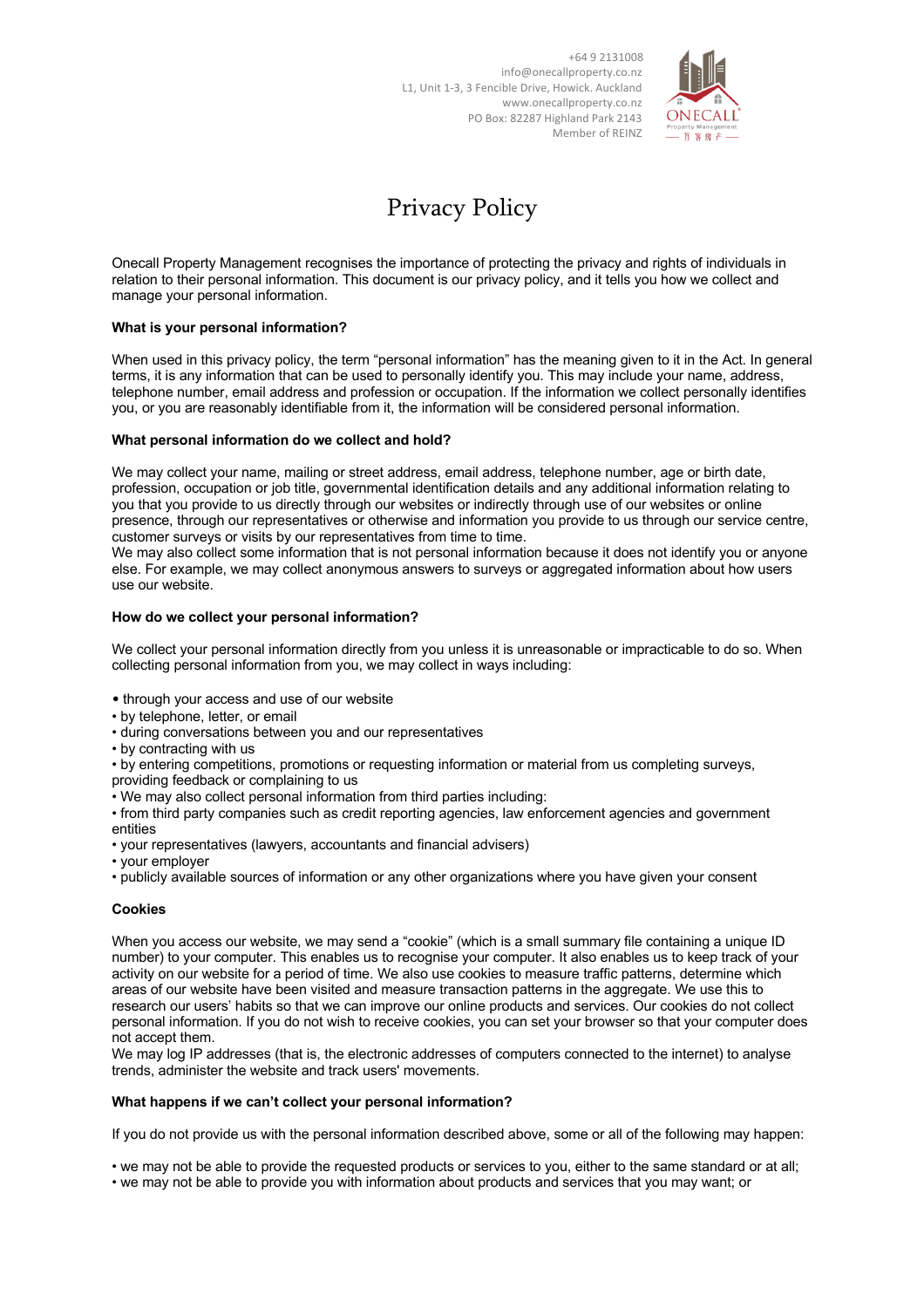• we may be unable to tailor the content of our websites to your preferences and your experience of our websites may not be as enjoyable or useful.

## **For what purposes do we collect, hold, use and disclose your personal information?**

We collect personal information about you so that we can perform our business activities and functions and to provide the best possible quality of customer service.

We collect, hold, use and disclose your personal information for the following purposes:

• to provide products and services to you and to send communications requested by you

• to answer enquiries and provide information or advice about existing and new products or services

• to provide you with access to protected areas of our website

• to assess the performance of the website and to improve the operation of the website

• to conduct business processing functions including providing personal information to our related bodies corporate, contractors, service providers or other third parties

• for the administrative, marketing (including direct marketing), planning, product or service development, quality control, survey and research purposes

• to update our records and keep your contact details up to date

• to process and respond to any complaint made by you

• to comply with any law, rule, regulation, lawful and binding determination, decision, or direction of a regulator, or in co-operation with any governmental authority of any country (or political sub-division of a country)

Your personal information will not be shared, sold, rented, or disclosed other than as described in this Privacy Policy.

#### **To whom may we disclose your information?**

We may disclose your personal information to:

• our employees, related bodies corporate, contractors, fulfilling requests by you, and otherwise provide products and services to you including, without limitation, web hosting providers, IT systems administrators, mailing houses, couriers, payment processors, data entry service providers, electronic network administrators, debt collectors, utility providers, and professional advisors such as accountants, solicitors, business advisors and consultants

• suppliers and other third parties with whom we have commercial relationships, for business, marketing, and related purposes

• any organisation for any authorised purpose with your express consent

#### **Direct marketing materials**

We may send you direct marketing communications and information about our products and services that we consider may be of interest to you. These communications may be sent in various forms, including mail, SMS, fax and email, in accordance with applicable marketing laws. If you indicate a preference for a method of communication, we will endeavour to use that method whenever practical to do so. In addition, at any time you may opt-out of receiving marketing communications from us by contacting us (see the details below).

## **How can you access and correct your personal information?**

You may request access to any personal information we hold about you at any time by contacting us (see the details below). Where we hold information that you are entitled to access, we will try to provide you with suitable means of accessing it (for example, by mailing or emailing it to you). There may be instances where we cannot grant you access to the personal information we hold. For example, we may need to refuse access if granting access would interfere with the privacy of others or if it would result in a breach of confidentiality. If that happens, we will give you reasons for any refusal.

If you believe that personal information we hold about you is incorrect, incomplete or inaccurate, then you may request us to amend it. We will consider if the information requires amendment. If we do not agree that there are grounds for amendment then we will add a note to the personal information stating that you disagree with it.

#### **What is the process for complaining about a breach of privacy?**